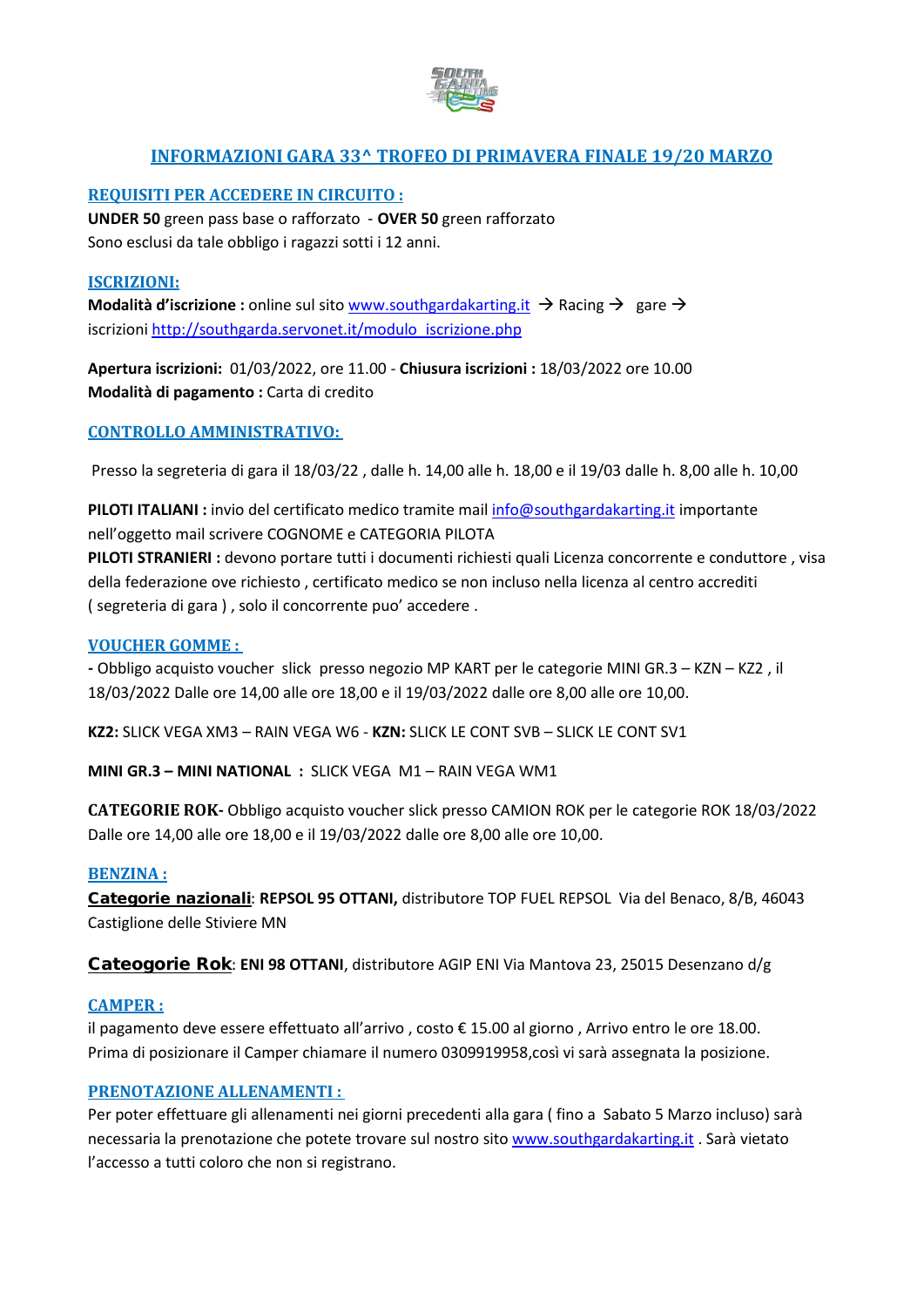

# **INFORMATIONS FOR THE 33^ TROFEO DI PRIMAVERA FINALE 19/20 MARZO**

# **RULES FOR ACCESS TO THE TRACK:**

**UNDER 50** green pass base ( vaccination - or covid-19 test max 48h older ) **OVER 50** green pass rafforzato ( fully vaccinated – Recovery certificate , validity 6 months ) People under 12 years are exempt from these requirements unless further changes.

#### **ENTRY FEE:**

**Registration method**: online on [www.southgardakarting.it](http://www.southgardakarting.it/)  $\rightarrow$  Racing  $\rightarrow$  races  $\rightarrow$ registration [http://southgarda.servonet.it/modulo\\_iscrizione.php](http://southgarda.servonet.it/modulo_iscrizione.php)

**Registration openings:** 01/03/2022, at 11.00AM - **Registration closings :** 18/03/2022 ore 10.00AM **Payment method :** Credit card

#### **SPORTING CHECKS:**

At the secretariat office on 18/03/2022 , from 14.00pm to 18pm and 19/03/2022 from 8,00am to 10,00am **ITALIAN DRIVERS :** mandatory send by email to [info@southgardakarting.it](mailto:info@southgardakarting.it) the medical check, please indicate the driver's surname and category on the subject line of your email.

**FOREIGNERS DRIVERS :** they will need to show at the secretary office all the necessary documents : driver and participant license , visa from their country , medical certificate ( if not included in the license ), only the entrant is allowed to enter at Segretary office for the sporting check.

#### **TYRES VOUCHER :**

**-** It is mandatory to buy a slick voucher at MP KART shop for category MINI GR.3 – KZN – KZ2 , on 18/03/2022 from 14.00pm to 18.00pm and 19/03/2022 from 8,00am to 10,00am

**KZ2 :** SLICK VEGA XM3 – RAIN VEGA W6 - **KZN :** SLICK LE CONT SVB – SLICK LE CONT SV1

**MINI GR.3 – MINI NATIONAL :** SLICK VEGA M1 – RAIN VEGA WM1

**CAT. ROK -** It is mandatory to buy a slick voucher at ROK TRUCK for category ROK, 18/03/2022 from 14.00pm to 18.00pm and 19/03/2022 from 8,00am to 10,00am

#### **FUEL :**

National categories : **REPSOL 95 OCTANS,** at TOP FUEL REPSOL gas station in Via del Benaco, 8/B, 46043

Rok categories: **ENI 98 OTTANI**, distributore AGIP ENI Via Mantova 23, 25015 Desenzano d/g

#### **CAMPER :**

Payment must be done at arrival, the cost will be  $\epsilon$  15.00 per day; Arrival before 06.00.PM, before placing your Camper ask to South Garda Karting staff or call 030/9919958, so that your spot will be assigned.

#### **TRAINING BOOKING :**

In order to train the days before the race ( until Saturday 05 March ) a reservation will be needed, you can find it on our website<http://southgarda.servonet.it/prenotazioni/prenota.php> . Those who do not register will not be allowed inside the track.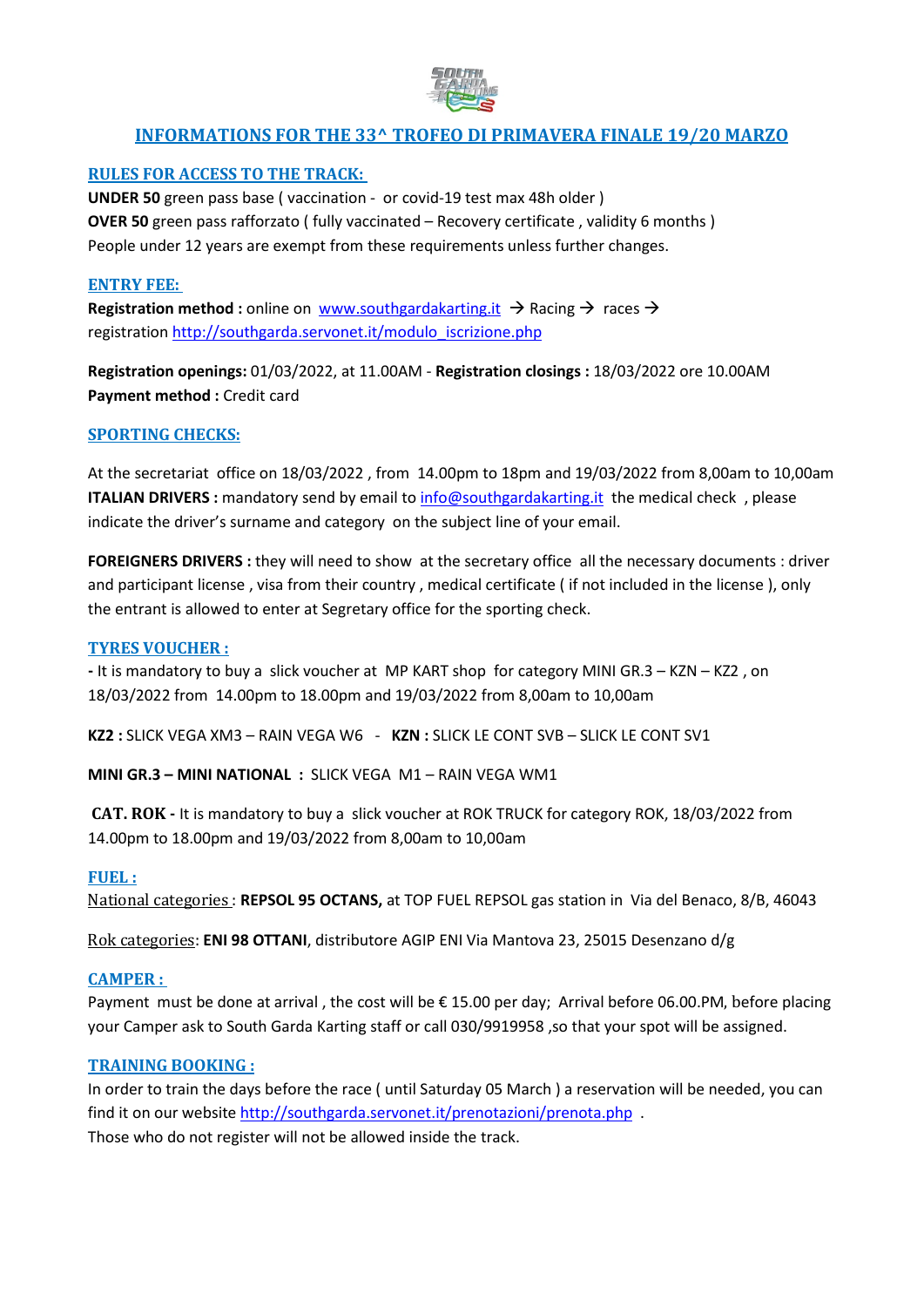

# **CATEGORIE 60 MINI –MINI GR.3 – KZ2 -KZN**

# **BENZINA – FUEL REPSOL 95 OTTANI**

# **DISTRIBUTORE – PETROL STATION REPSOL CASTIGLIONE D/S**



**Via del benaco 8/B ,46043 Castiglione delle Stiviere BS**